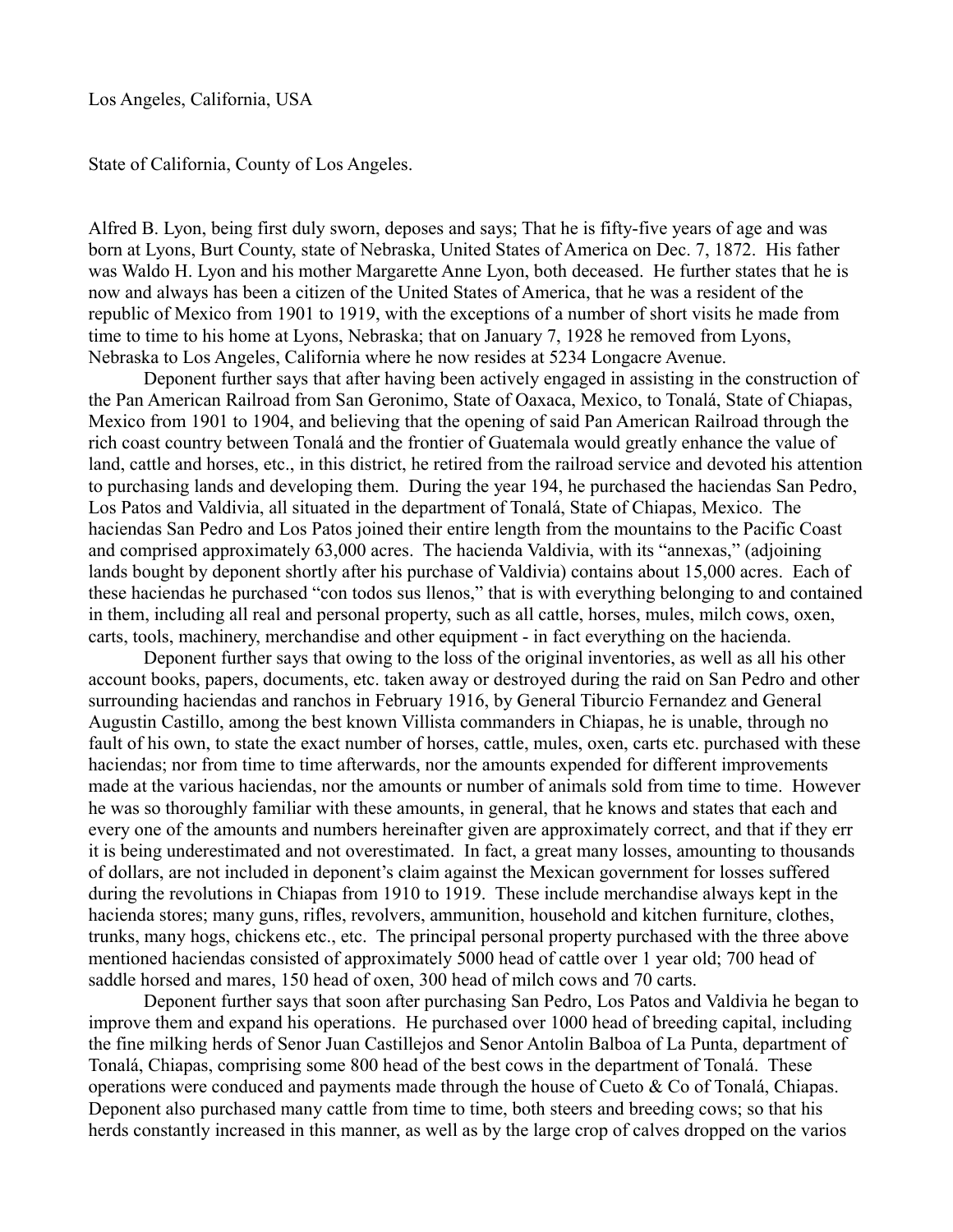haciendas and branded each year. It was his custom each year to sell all the mature fat steers, as well as any cows or heifers found defective for breeding purposes.

Deponent further states that about the year 1906, he purchased for \$10,000 American gold the mule and grading outfit belonging to the Pan American Construction Co. And consisting of some 60 large American mules, with imported American harnesses, two large American wagons, about 30 steel axle American rock carts, complete outfits of carpenter and blacksmith tools, etc. In 1907, he purchased from Curtis Bros. Mfg. Company of Saint Louis, Missouri, U.S.A., a large complete sawmill, together with an 80-horsepower engine and 100 horsepower boiler, cutoff saws, planers etc., costing \$6,100 American gold on the cars at San Pedro but not including any cost for erection of the mill. Both of these purchased were made through Cueto  $& Co.$  Of Tonalá.

Deponent further says that during the year 1910, he transferred all his interest in the real property of the hacienda San Pedro and Los Patos to the Mexican Land Securities Company of Kansas City, Missouri, U.S.A., but retained the ownership of all the personal property of these haciendas, excepting a few saddle horses and a small amount of other personal property of but little value. The property thus retained by deponent included the saw mill above mentioned. By the agreement of sale, deponent was given two years to remove all his cattle, horses, mules and all his other personal property from the haciendas San Pedro and Los Patos, with the understanding that he could have longer time for this purpose, provided the land was not needed by the said company or by future purchasers of the land.

Deponent further says that he then increased his activities at his hacienda Valdivia to accommodate a larger number of cattle and horses and began his development at the hacienda San Pablo to accommodate more of the horses and cattle. He then moved a large number of cattle, horses, mules, milch cows, oxen, carts, tools, wire fencing and other equipment to the hacienda Valdivia, so that by the year 1914, the hacienda Valdivia contained approximately 3000 head of cattle, 250 head of horses and mules, 400 head of milch cows, 60 head of oxen, 25 ox carts, together with tools, merchandise and a great deal of other equipment. There still remained at the haciendas San Pedro and Los Patos over 2000 head of cattle and more than 500 saddle horses and mares belonging to deponent and branded with his brand, which had not been removed when conditions caused by the revolutions became so bad that no work could be done and in a short time everything had to be abandoned and what horses and cattle had not been stolen or driven away by thieves and bandits, irregular forces, or forces of the de facto or de jure government or other revolutionary force, became as wild as deer  $(\text{simaron}^{11})$  $(\text{simaron}^{11})$  $(\text{simaron}^{11})$  and took refuge in the dense tropical jungles or the nearby mountains and became a total loss.

<span id="page-1-0"></span>Deponent further says that when he first commenced to develop his haciendas and expand his interests in the department of Tonalá, Chiapas, or about the year 1904, Mexico was in a prosperous condition, the country was tranquil, ample protection and assistance was given to foreigners and foreign property by the highest as well as the lowest authorities. The policy of the government to aid and encourage outsiders to come in personally, invest their money, and invest in the development of Mexico and her tremendous natural resources, was manifested continually in many ways. Even petty thieving was not tolerated and was surely punished with most severe penalties. The local authorities, especially, were very friendly and gave ample cooperation and protection to strangers. Good will and friendliness prevailed among the peons and other laborers, as well as among the people everywhere, whether in town or country. Gradually, as the revolution begun by Francisco Madero and continued by Venustiano Carranza and others, progressed, the peons and laborers working upon deponent's haciendas , became more and more restless and harder to manage; more and more independent, and finally many of them became insolent and refused to work until many most of them went away; many of them to join the varios bands of bandits, or the revolutionary forces , others became thieves either by themselves or in small groups; while a mere handful remained at the various haciendas living a life full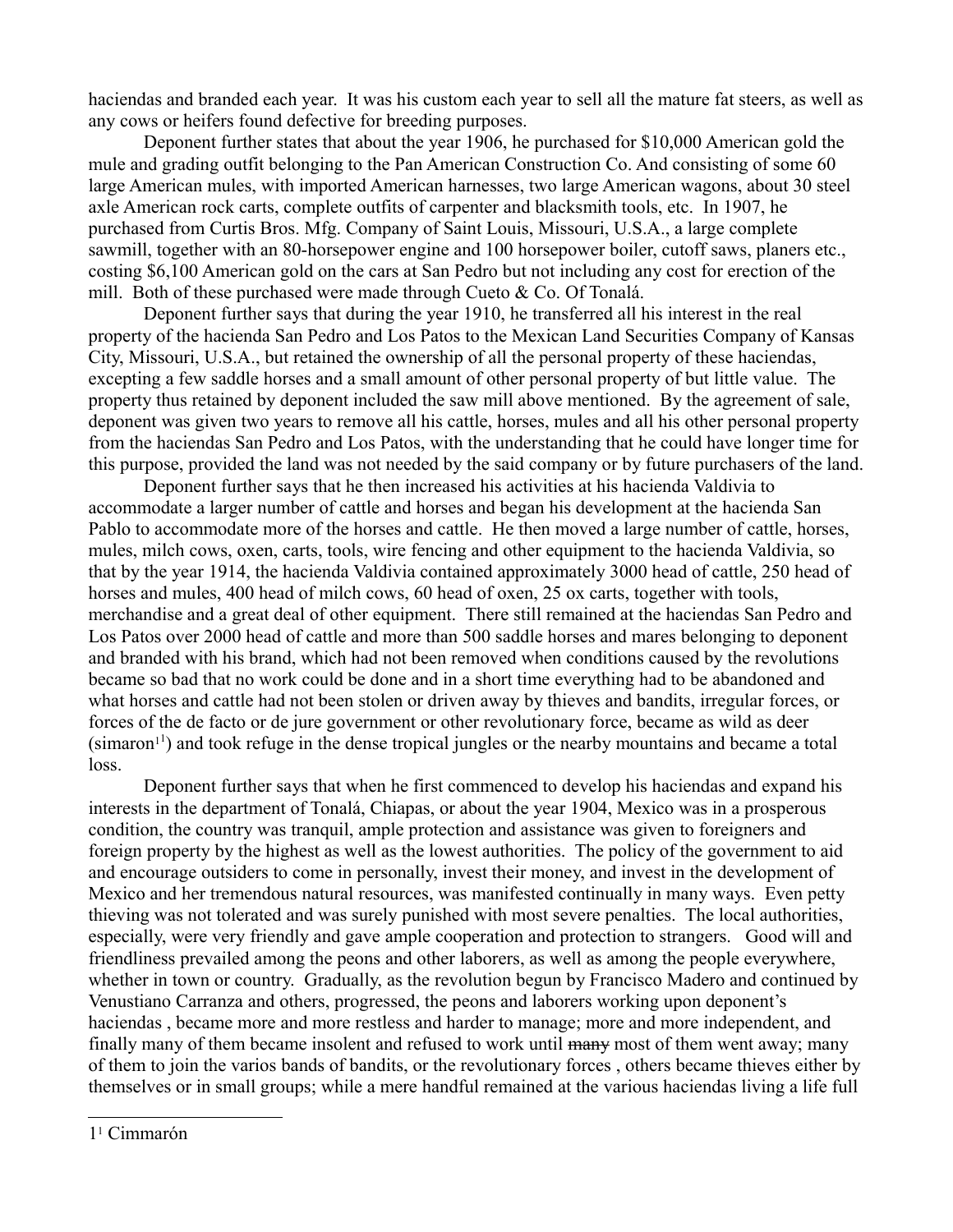of peril and hardship due to the many raids constantly being made by roving bands of bandits, revolutionary forces and others, who robbed them of every thing they had, frequently, and even killed some of them. As a result of continued raids by bandits, petty thieves, revolutionary forces, irregular forces and even forces of the de facto and de jure governments, as well as lack of laborers to care for them, the various herds of cattle and horses became unmanageable, and in time from being almost continually pursued, shot at, trapped, and harassed over a long period of time, they became wild and took to the jungles and mountains; until, where there ahd been thousands of cattle and horses, quietly grazing on the plains at the various haciendas, there could scarcely be seen a single animal during the day time and with difficulty at night.

Deponent further says, that from the loss of horses, cowboys (most of whom fled in fear ot ran away to join some of the revolutionary or roving bands of thieves and bandits) and equipment with which to care or the cattle, rounding them up every few days in the numerous corrals and ranches to care for the calves as well as the grown animals, looking after any screw worms and wounds or sores that they might have; this together with the fear of the cowboys and ranch men to even live at the hacienda \_\_\_\_, let alone living isolated at the varios ranches; all caused a complete abandonment of this work, with the consequent result that the cattle and horses became wild, , losses from lack of care were great and losses caused by the visits of thieves, bandits, irregular forces, so-called revolutionary forces belonging to the forces of Francisco Villa and others, who drove off, shot, slaughtered and stole large numbers of cattle and horses, practically depleting completely the varios herds. In many, many cases, cattle and horse were taken by order of officers commanding government troops, who were either passing through the haciendas or were located in cuartels in the nearby towns and cities. Hundreds of horses were taken for mounts, until the whole department of Tonalá, as well as a great part of the state of Chiapas contained but few horses that could be ridden.

Deponent further says that every year sold all fat fat steers, as well as a considerable number of cows and heifers, which were no longer desired for breeding purposes due to some defect. He was, however, constantly purchasing cattle from other owners, so that his own herds gradually increased from year to year, until the disturbed conditions of Mexico, due to the revolutions over a long period of years, caused great losses to his herds so that he was compelled to abandon completely his business.

Soon after 191 petty thieving of cattle, horses, timber etc. by people living near the varios haciendas and in the nearby towns began on a considerable scale and gradually increased during the revolutions until it became one of the principal sources of losses. Deponent repeatedly complained to the appropriate Mexican authorities, both civil and military, asking that the thieves be punished and their activities curtailed. Nothing was ever done and the best he could obtain was promises which never materialized. Later on, when conditions became much worse, deponent, as well as his manager Arthur Gordon, repeatedly applied to the local and appropriate Mexican authorities for aid and protection, but could obtain none. In fact, during the some of the most important raids by revolutionary forces and forces belonging to Francisco Villa, practically all of the local officers and authorities in the nearby towns and cities fled to the timber or mountains and hid themselves for nearly a week at a time, leaving the towns without any kind of authority. Even the local police, *presidentes*, *alcaldes*, *ayuntamientos* and all local authorities fled, there remaining absolutely no authority of any kind in the towns for days at a time.

During most of the time from 1914 to 1919 the towns in the department of Tonalá had no federal troops for protection, or only a very few. In fact, many of these towns depended upon their own voluntary forces to protect themselves from bandits and revolutionary forces; and the local authorities could not protect the outlying haciendas had they so desired. As the revolution continued, and particularly after the world war commenced, the personal animus of all classes against Americans in general increased; this made the securing of protection and punishment of thieves and bandits by the local authorities impossible to procure.

The first large serious loss suffered by deponent was in the year 1914, at the time of the landing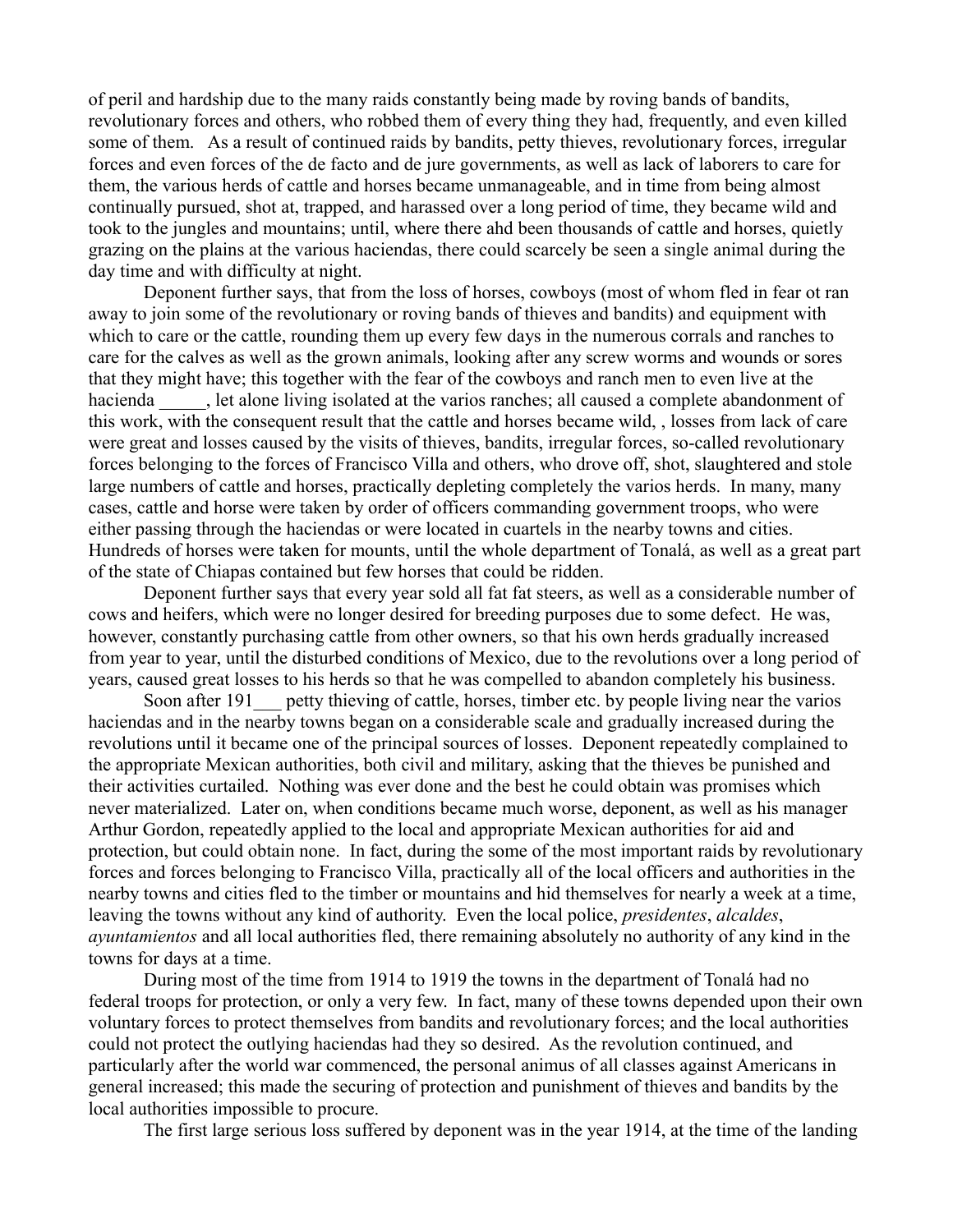of the Armed American Forces at Vera Cruz, Mexico, when deponent and all other Americans in Chiapas were arrested and conducted out of the country by order of the Mexican government without any warning or opportunity whatsoever, to arrange their business affairs; and compelled to leave everything abandoned for six or eight months. During this period a large number of cattle disappeared from the deponent's haciendas, numbering over 800 head. Many horses, much timber and other articles were taken during this time.

Deponent further says that the first important loss caused by raids, was a raid by so-called revolutionary forces, claiming to belong to the command of Francisco Villa and who were under the command of one Colonel Culebro, well-known Villista leader in Chiapas during the early revolution. This raid resulted in the loss of most of the best saddle horses at the haciendas San Pedro and Los Patos, together with many saddles, machetes, lariats, bridles etc. Numerous raids followed, either by the so-called regular revolutionary forces, wh claimed to be followers of Francisco Villa, or by irregular forces of varios kinds. One of the largest and most disastrous raids was made in February 1916 and was led by General Tiburcio Fernandez (afterwards governor of Chiapas and senator to the national congress at Mexico City) and General Agustin Castillo, two of the best known and able leaders in the state of Chiapas. Other bands operating in this region and making repeated raids were led by the Macias brothers, the so-called "Pancho Villa" of Chiapas, and many others. Most of the forces, particularly those coming from the valleys of Villa Flores and Corzo were known of the coast as "*mapachies*<sup>[2](#page-3-0)</sup>," because of their depredations.

These raids were so many and covered such a long period of time that it was impossible to know what was taken at this time, what at that time, or by what forces, except on a number of outstanding occasions. Besides, thieves and bandits were constantly operating on their own account, taking advantage of the confusion caused by raids of the larger revolutionary forces.

During one of the principal raids at San Pedro and Los Patos and led by the above-mentioned generals Tiburcio Fernandez and Augustin Castillo, the main office of deponent at San Pedro was entered and all books of record and papers pertaining to the varios activities of deponent, including all day books, cash books, journals, ledgers, inventories, books of sales, time books, payrolls, and all other papers, books and documents were taken and destroyed or carried away; so that when deponent and his manager Arthur Gordon entered the office soon after the raiders had withdrawn, they found only a few scattered and torn papers of little or no value. Even the two steel safes, one large and strong and the other smaller were broken open and their contents, consisting of valuable papers and documents, books of account, some money and various other things were taken and carried away.

Deponent further says that during all these raids on the varios haciendas by Villista forces, irregular forces and others, or by thieves, bandits and even government forces, the barbed wire fences were repeatedly cut and during the worst years of the revolution the barbed wire (having become very scarce and high-priced because of the world war) was rolled up into rolls, stolen and carried away to be sold. At the hacienda Valdivia practically all of the barbed wire fences around the pastures of zacaton<sup>[3](#page-3-1)</sup> and Para grass, as well as numerous other long fences around and across the hacienda in various places were cut to pieces and the wire carried away a little at a time, until practically no wire was left, more than 400 rolls being thus carried away. The 500 hectares of zacaton and Para pasture at Valdivia became thus a total loss and grew up to underbrush, thorny trees and thick stunted second growth timber. The large hacienda house at Valdivia, costing approximately \$3000 American gold, as well as the many smaller houses for peones were all abandoned and became, in time, a total loss. Much of the valuable timber at Valdivia, such as Spanish Cedar, mahogany moro, lechemaria, lumbrecero, juanacastle & zacacera, was stolen or burned by the numerous fires which raged every year during the

<span id="page-3-1"></span><span id="page-3-0"></span><sup>2</sup> Mapache in Spanish is 'raccoon,' with a secondary meaning of rascal..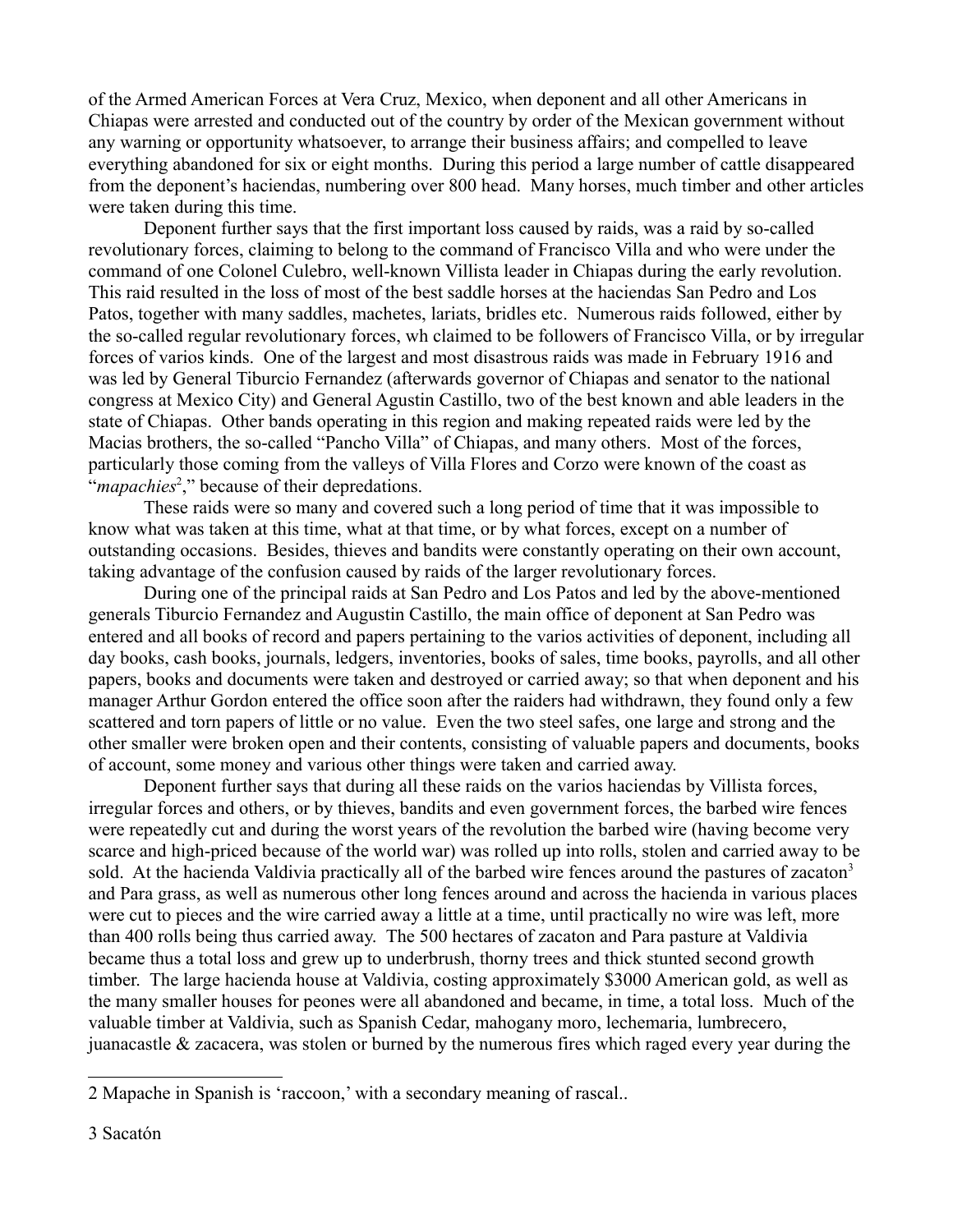dry seasons, therre being no one to protect the hacienda and care for things during much of this time deponent estimates that there were over 1,500,000 feet of timber, mostly Spanish cedar, thus destroyed.

As a result of the revolutions in Mexico and Chiapas covering a period of about 10 years, as well as the unsettled conditions which continued for years after the revolution, in fact, which have continued up to date; there has been a great lack of confidence in the future, not only due to the fear of revolution among the Mexicans themselves, but to the general consternation caused among all foreign property owners in Mexico due to the extremely radical constitution adopted by Mexico in 1917, and the interpretations given that constitution by congressional legislation and by executive decrees. Especially has that part of the constitution, as interpreted by the Mexican president and congress (which provides that the owners of all lands within a zone of one hundred kilometers from either frontier or fifty kilometers from either coast, can sell said lands only to a Mexican citizen or a Mexican controlled corporation; and at their death their legal representatives or heirs will be compelled within five years to sell said land to a Mexican citizen or a Mexican controlled corporation, been particularly destructive to deponent's interests, as all his land and other property is located within fifty kilometers of the Pacific Ocean.

Consequently during all these years, deponent says he has not been able to use his lands himself or sell them to others to develop; or borrow a dollar upon this land as security. During some ten to fifteen of these years, these lands could not be used by anyone due to the revolutions and unsettled conditions for a number of years thereafter. Even after some semblance of order had been restored in the state of Chiapas, the lands could not be improved old sold due to the constant fear of what the final and definite stand of the Mexican government would be as regards the interpretation of the Constitution of 1917, in so far as it relates to lands owned by foreigners withing the prohibited zones; or does deponent know to date what that attitude will be.

The result has been that deponent has been deprived of the use of his lands all of these years, although he has up to the present date paid all taxes due to the Mexican government on said lands, and although for many years he was compelled to pay unjust taxes upon cattle, horses, oxen, tools, pastures and many improvements which had long before been destroyed as a result of the revolution; and only after many applications to the appropriate Mexican authorities, the expenditure of considerable money, and finally of visits to the hacienda by Mexican officials who reported the hacienda to be completely ruined and stripped of all cattle, horses, etc., etc., was he finally enabled to secure a considerable reduction of taxes.

Deponent further says that he invested in lands and personal property in the department of Tonalá, State of Chiapas, Mexico over \$125,000 American dollars and that he considers this investment of nearly twenty five years a complete loss, and that now in advanced age he is compelled to earn a small wage with which to barely support himself and family.

Deponent further says that the following, expressed in terms of American currency or gold dollars, is an itemized account of his claim against the Mexican government.

| I - Losses at the hacienda Valdivia |                                           |                   |          |  |
|-------------------------------------|-------------------------------------------|-------------------|----------|--|
|                                     | For 2000 head of cattle over one year old | at \$25 per head  | \$50,000 |  |
| $\overline{2}$                      | for 100 head good saddle horses           | at \$40 per head  | \$4000   |  |
| $\overline{3}$                      | for 50 head good mares                    | at \$15 per head  | \$750    |  |
| $\overline{4}$                      | for 20 yoke of oxen                       | at \$100 per yoke | \$2000   |  |
| 5                                   | for 15 steel axle special-wheeled carts   | at \$70 each      | \$1050   |  |
| 6                                   | for one large ranch house for foreman     |                   | \$500    |  |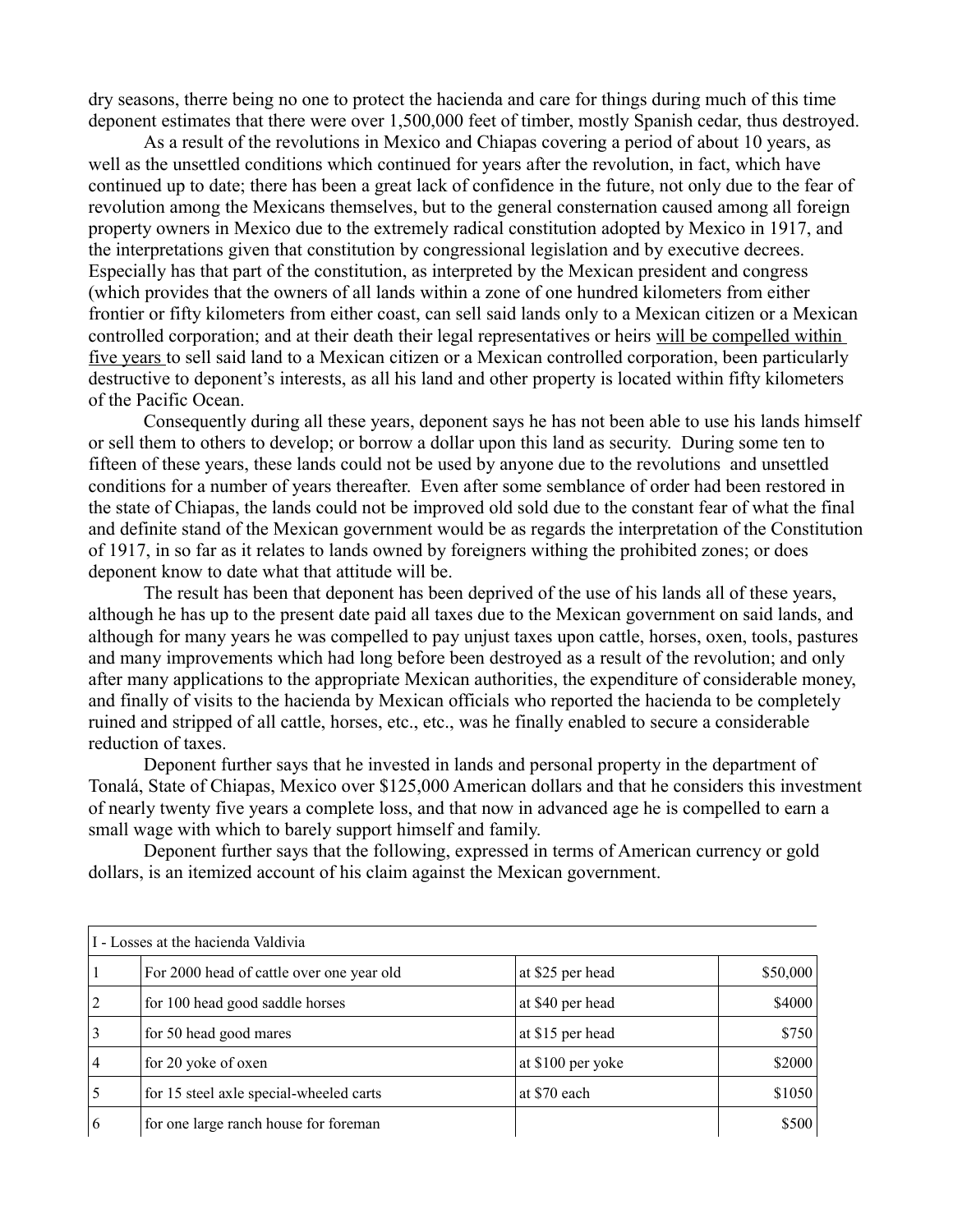| 7              | for 10 small ranch houses for laborers                  | at \$25 each         | \$250     |
|----------------|---------------------------------------------------------|----------------------|-----------|
| 8              | for one large adobe hacienda house                      |                      | \$3000    |
| 9              | for 300 rolls barbed wire                               | at \$5               | \$1500    |
| 10             | for 500 hectares of zacaton and Para pastures           | at \$40 hectare      | \$20,000  |
| 11             | for loss of Spanish cedar trees                         |                      | \$5000    |
| 12             | for loss of moro, lechemaria, zacacera and other timber |                      | \$5000    |
|                |                                                         | Total                | \$93,050  |
|                |                                                         |                      |           |
|                | II- Losses at the haciendas San Pedro and Los Patos     |                      |           |
| 1              | For 2000 head of cattle over one year old               | at \$25 per head     | 50,000    |
| $\overline{2}$ | for 300 head good saddle horses                         | at \$40 per head     | 12,000    |
| 3              | for 500 head good mares                                 | at \$15 per head     | \$7,500   |
| 4              | for 12 yoke of oxen                                     | at \$100 per yoke    | \$1,200   |
| 5              | for 10 steel axle special-wheeled carts                 | at \$70 each         | \$700     |
| 6              | for saw mill machinery and mill                         |                      | \$5000    |
|                |                                                         | Total                | 76,4000   |
|                | III - Losses at the Hacienda San Pablo                  |                      |           |
| 1              | For 400 head of cattle over one year old                | at \$25 per head     | \$10,000  |
| $\overline{c}$ | for carts, tools, merchandise etc.                      |                      | \$1000    |
| 3              | for 40 head good saddle horses                          | at \$40 per head     | \$1,600   |
| 4              | for 15 head good mares                                  | at \$15 per head     | \$225     |
| 5              | for 50 rolls wire                                       | at \$5 each          | \$250     |
|                |                                                         | total                | \$13,075  |
|                |                                                         | total loss Valdivia  | \$93,050  |
|                |                                                         | Total loss San Pedro | 76,4000   |
|                |                                                         | total loss San Pablo | \$13,075  |
|                |                                                         | Grand total          | \$182,525 |

Deponent prays that he be allowed, in addition to the amount of the value of the property destroyed or stolen, as above detailed, a further sum for interest on the amount of said claim over a period averaging fifteen years, at a rate of interest to be determined by the commission as it sees just and proper. In case that this interest cannot be allowed he respectfully prays that this amount be awarded to him as rental loss during that period of time.